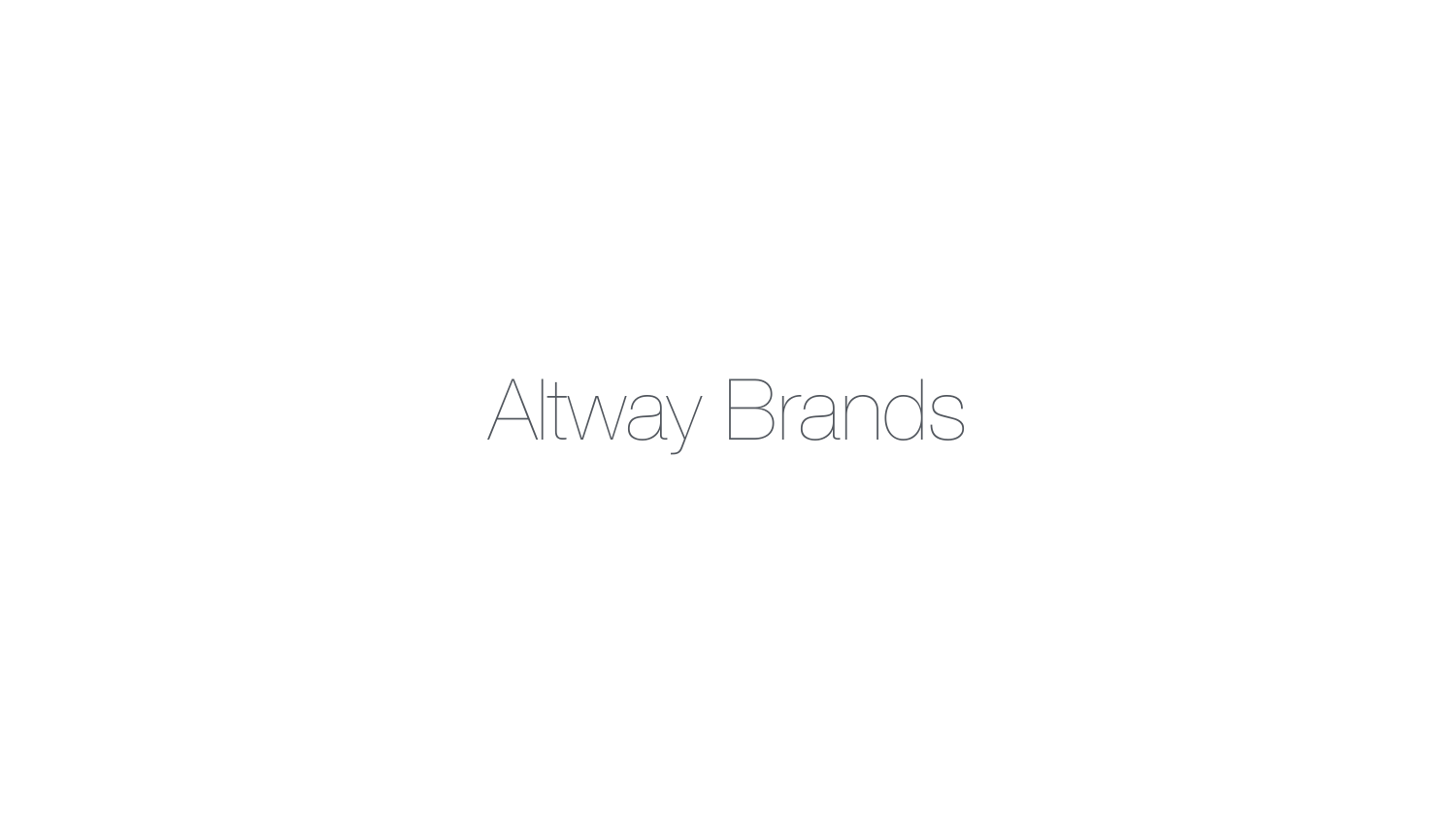# Why prefer our line brands

### no minimum quantity cargo consolidation

stock quantity

### fast shipping

### certificated quality

no minimum order value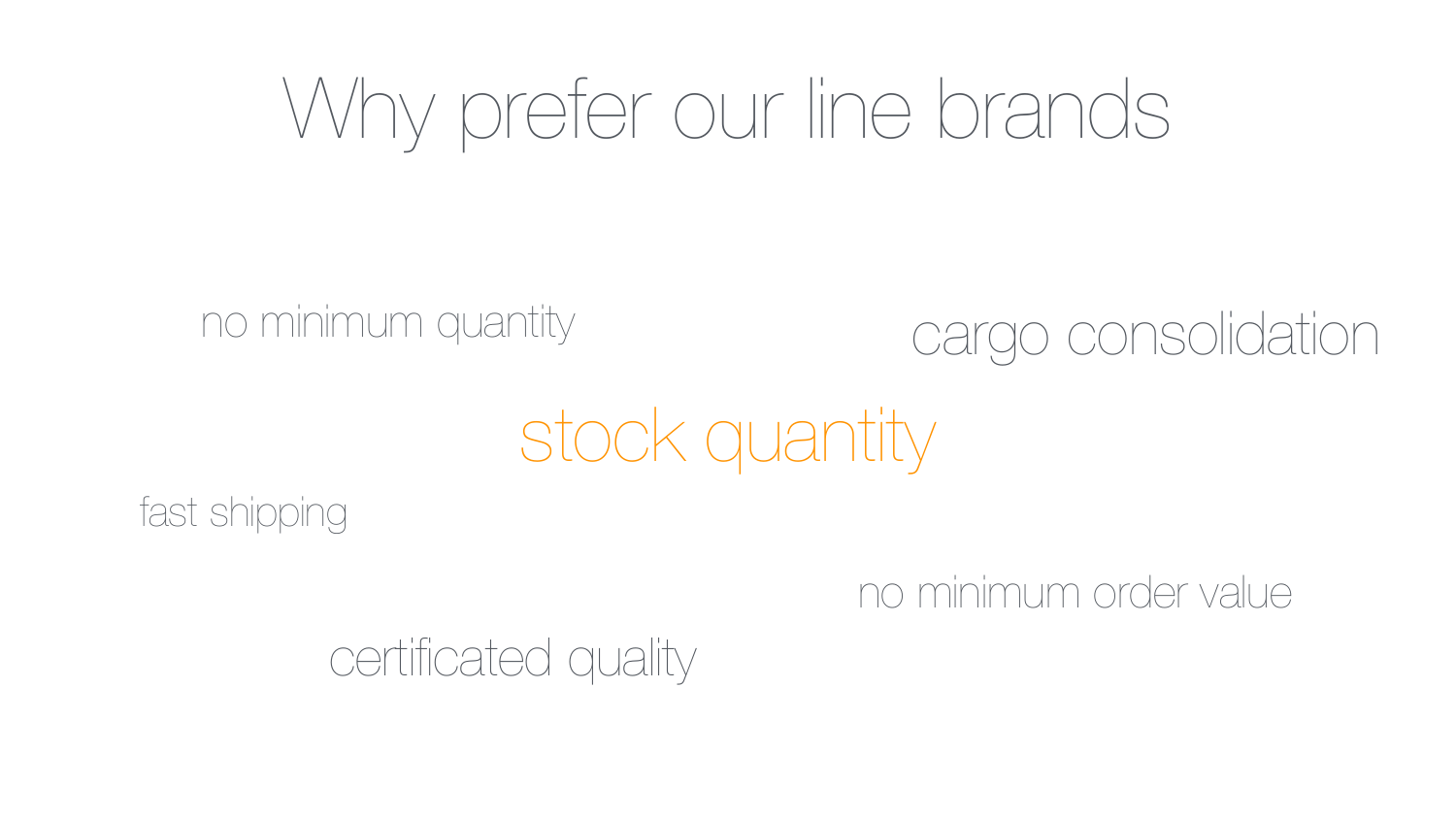### Shenzhen Topmay Electronic Co. Ltd [topmay-capacitor.com](http://topmay-capacitor.com)

Products line:

- Ceramic Capacitors
- Tantalum Capacitors
- Film Capacitors
- Film
- Aluminum Electrolytic Capacitors
- Conductive Polymer Aluminum Solid Capacitors (CS Cap)
- Varistor
- Super Capacitor
- Silicon Controlled Rectifier(SCR)
- Mica Capacitor

#### Used in:

Mouses, Keyboards, Cases, Power Supply, Lan Cards, VGA Cards, Sound Cards, Internal Fax Modems, USB Cards, 1394 Cards, TV Cards, TV Boxes, Switches, Router, ADSL MODEM, Webcams, and etc. Besides, the newly produced USB Flash Driver and MP3 series



### Capacitors manufacturing

- Rubicon
- Panasonic
- Nichicon
- EPCOS
- VISHAY
- SACON
- SAMWHA
- Murata
- AVX
- TDK,
- LELON
- JAMICON

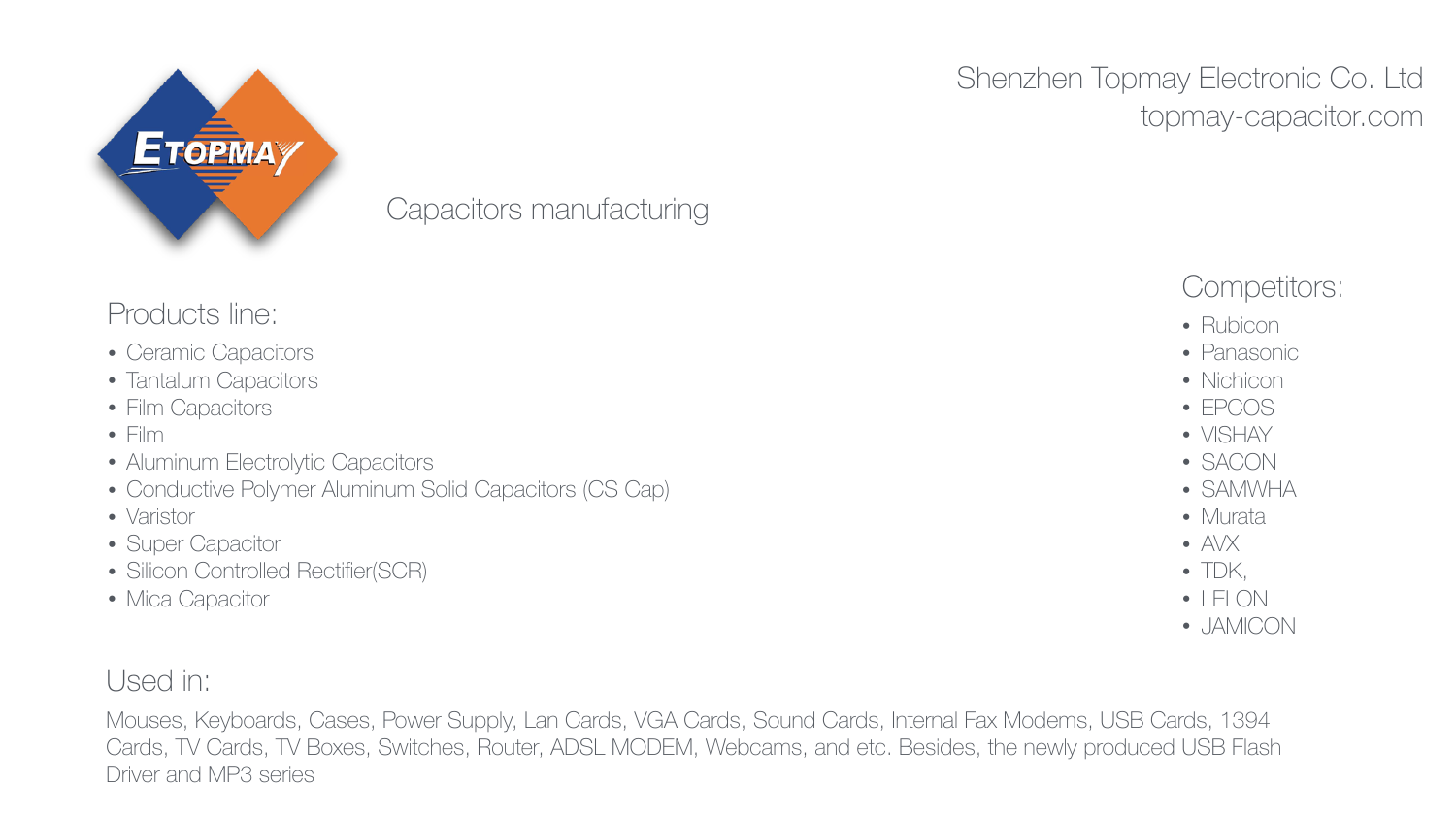### YUECHUNG INTERNATIONAL CORP. [yic.com.tw](http://yic.com.tw)

### Products line:

- SAW Resonator
- SAW Filter
- MCF Monolithic Crystal Filter
- Discriminator
- GPS/GNSS Receiver Modules (Engine Board)
- GPS/GNSS Antenna Modules
- GPS/GNSS Receivers (G-MOUSE)
- GPS/Chip/RF Antennas

### Used in:

Telecom (Wlan, Bluetooth,XDSL,Gigabit Ethernet,2.4G,ZigBee,M2M,GPS,Set Top Box,FTTH), PC & Peripheral, Industrial, Medical, Vehicle & Consumer

## Frequency control products,

GPS/GNSS & RF microwave products manufacturing

- Sitcom
- Quectel
- Ublox
- Globalsat
- TXC
- Epson
- Murata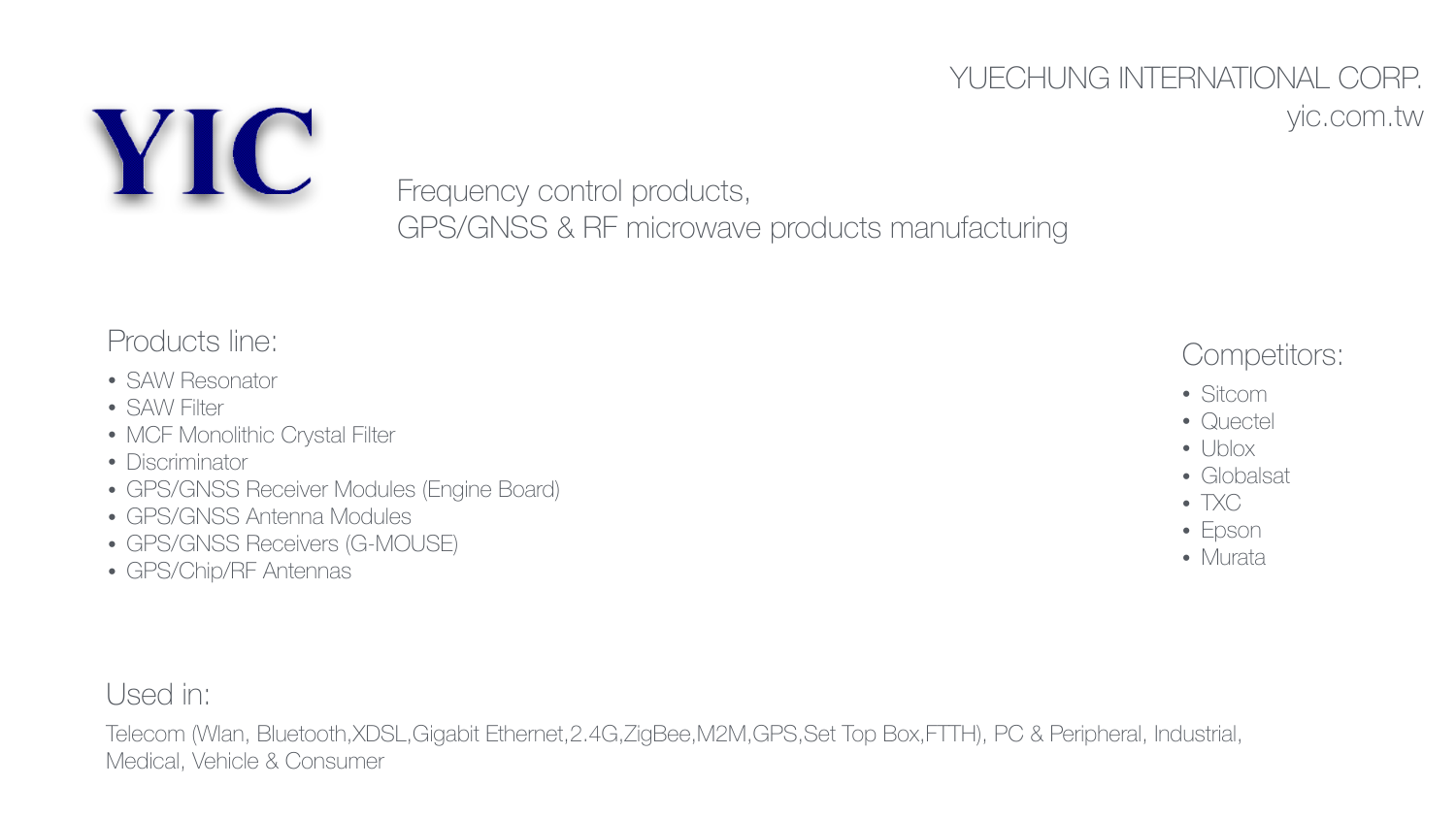### MORNSUN [mornsun-power.com](http://mornsun-power.com)

- AC/DC Converter
- DC/DC Converter
- Transceiver Module
- IGBT/LED Drive
- Isolation Amplifier
- EMC Auxiliary Device

### Products line:

### MORNSUN®

### Power module manufacturing

### Used in:

- Tracy
- Arch
- Meanwell
- Minimal
- MURATA
- RECOM



Energy, power grid, transportation, medical industry industrial control, communications industry, electric power system, rail transportation, intelligent building, automotive electronics, etc.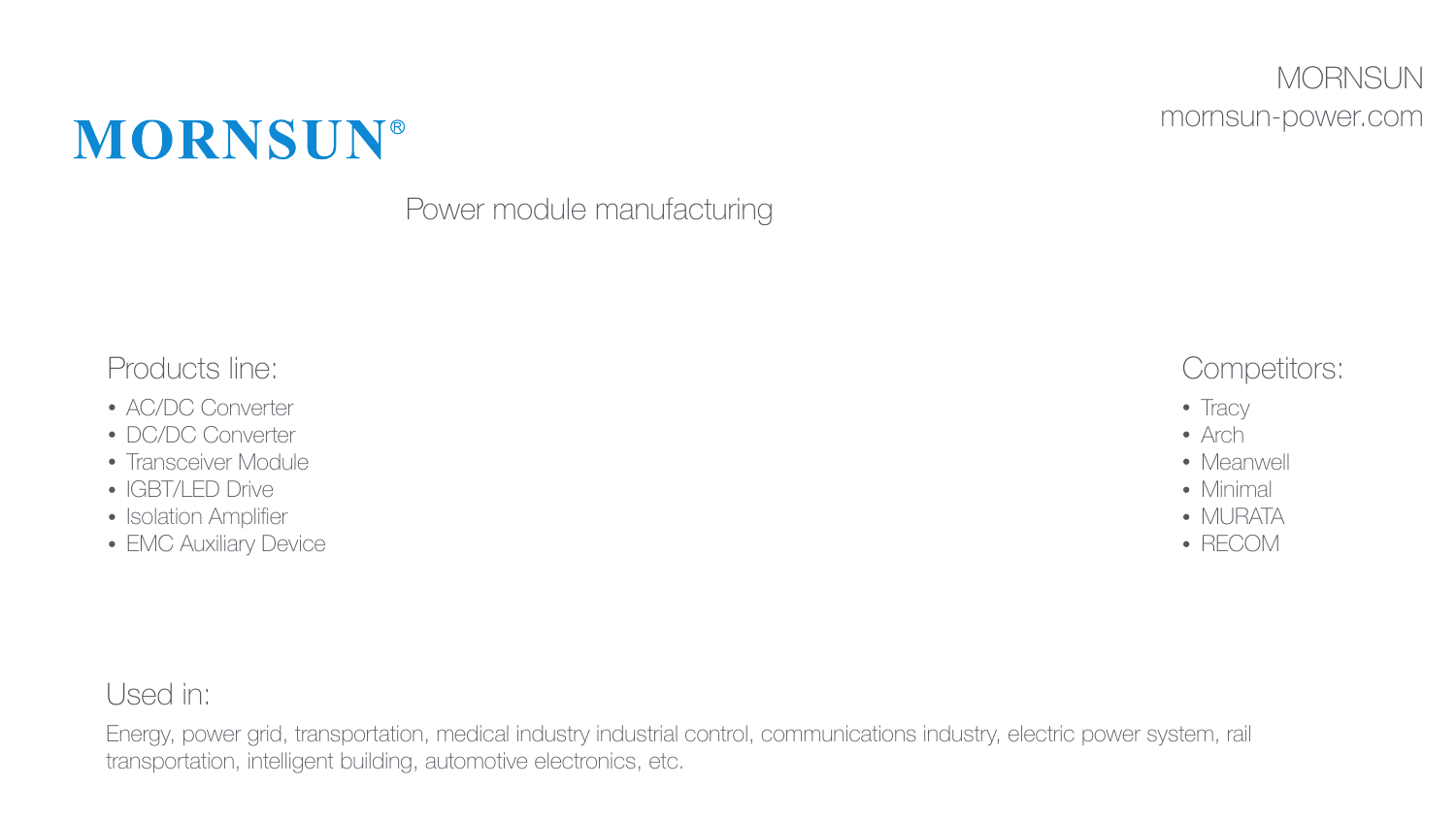### EIC SEMICONDUCTOR [eicsemi.com](http://eicsemi.com)

Products line:

- SAW Resonator
- SAW Filter
- MCF Monolithic Crystal Filter
- Discriminator
- GPS/GNSS Receiver Modules (Engine Board)
- GPS/GNSS Antenna Modules
- GPS/GNSS Receivers (G-MOUSE)
- GPS/Chip/RF Antennas
- Vishay
- Semtech
- On Semi
- Diodes Inc.
- Fairchild
- Littelfuse
- NXP
- BL Galaxy
- Semiconductors



### Used in:

Telecom (Wlan, Bluetooth,XDSL,Gigabit Ethernet,2.4G,ZigBee,M2M,GPS,Set Top Box,FTTH,.....), PC & Peripheral, Industrial, Medical, Vehicle & Consumer



### Frequency control products, GPS/GNSS & RF microwave products manufacturing